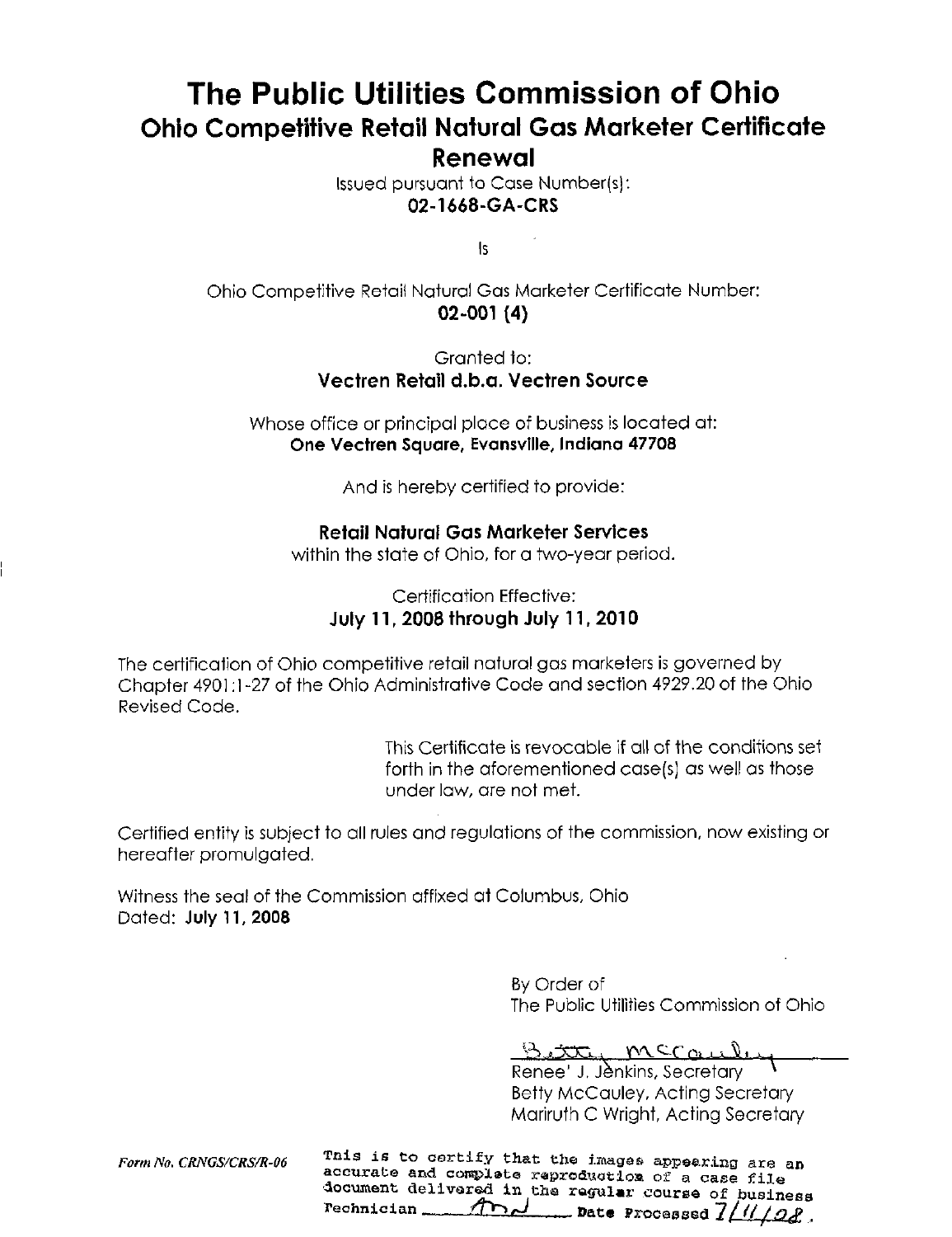## PUCO CRNGS CERTIFICATION CASE ACTION FORM

| Company Name and dba: Vectren Retail LLc d.b.a Vectren Source PUCO Case No: 02-1668-GA-CRS                                                                                                              |                                                             |                                                                                                                                         |                                                                                                  |                                                                                                     |
|---------------------------------------------------------------------------------------------------------------------------------------------------------------------------------------------------------|-------------------------------------------------------------|-----------------------------------------------------------------------------------------------------------------------------------------|--------------------------------------------------------------------------------------------------|-----------------------------------------------------------------------------------------------------|
|                                                                                                                                                                                                         |                                                             |                                                                                                                                         |                                                                                                  | <b>Authorized by:</b> Edith A. Binford                                                              |
| Certificate Number: $G O2-O01$ (4) Date Submitted: 7/11/08                                                                                                                                              |                                                             |                                                                                                                                         |                                                                                                  | PUCO, Service Monitoring & Enforcement Dept.                                                        |
|                                                                                                                                                                                                         |                                                             | <b>Action Needed</b>                                                                                                                    |                                                                                                  |                                                                                                     |
| Issue Certificate to: Vectren Retail LLC d.b.a. Vectren Source                                                                                                                                          |                                                             |                                                                                                                                         |                                                                                                  |                                                                                                     |
| <b>Address:</b>                                                                                                                                                                                         | One Vectren Square, Evansville, Indiana 47708               |                                                                                                                                         |                                                                                                  |                                                                                                     |
| <b>Effective Dates:</b>                                                                                                                                                                                 | July 11, 2008 $\frac{1}{2}$ through $\frac{$ July 11, 2010  |                                                                                                                                         |                                                                                                  |                                                                                                     |
| <b>Certified To Provide the Following Services:</b><br><b>Retail Natural Gas Marketer</b><br><b>Retail Natural Gas Broker</b><br><b>Retail Natural Gas Aggregator</b><br><b>Governmental Aggregator</b> |                                                             | Issue Certificate Form Number<br>CRNGS/AGG/B-06<br>CRNGS/CRS/R-06<br>CRNGS/AGG/B/R-06<br>CRNGS/GAG-06<br>CRNGS/GAG/R-06<br>CRNGS/CRS-06 |                                                                                                  |                                                                                                     |
|                                                                                                                                                                                                         |                                                             |                                                                                                                                         |                                                                                                  |                                                                                                     |
|                                                                                                                                                                                                         |                                                             |                                                                                                                                         |                                                                                                  |                                                                                                     |
|                                                                                                                                                                                                         |                                                             |                                                                                                                                         |                                                                                                  |                                                                                                     |
|                                                                                                                                                                                                         |                                                             |                                                                                                                                         |                                                                                                  |                                                                                                     |
|                                                                                                                                                                                                         |                                                             |                                                                                                                                         |                                                                                                  |                                                                                                     |
|                                                                                                                                                                                                         |                                                             |                                                                                                                                         |                                                                                                  |                                                                                                     |
| Renew Certificate No. $\frac{G02-001(3)}{3}$ Effective Date: $\frac{July 10, 2006}{10, 2006}$ to: $\frac{July 10, 2008}{10, 2008}$                                                                      |                                                             |                                                                                                                                         |                                                                                                  |                                                                                                     |
|                                                                                                                                                                                                         |                                                             |                                                                                                                                         |                                                                                                  |                                                                                                     |
|                                                                                                                                                                                                         | Service Areas: CGE CGO DEO VEDO                             |                                                                                                                                         |                                                                                                  |                                                                                                     |
|                                                                                                                                                                                                         |                                                             |                                                                                                                                         |                                                                                                  |                                                                                                     |
|                                                                                                                                                                                                         | Service Areas: CGE CGO DEO VEDO                             |                                                                                                                                         |                                                                                                  |                                                                                                     |
| Conditionally Rescind Certificate No. __________ Effective Date: ________________ to: ______________                                                                                                    |                                                             |                                                                                                                                         |                                                                                                  |                                                                                                     |
|                                                                                                                                                                                                         | Service Areas: $\Box$ CGE $\Box$ CGO $\Box$ DEO $\Box$ VEDO |                                                                                                                                         |                                                                                                  |                                                                                                     |
| Cancel Certificate Due to Abandonment Notice Filed on: _________________________                                                                                                                        |                                                             |                                                                                                                                         |                                                                                                  |                                                                                                     |
|                                                                                                                                                                                                         |                                                             |                                                                                                                                         |                                                                                                  |                                                                                                     |
|                                                                                                                                                                                                         |                                                             |                                                                                                                                         |                                                                                                  |                                                                                                     |
| Close Case File - Withdrawn at Applicant's Request on Date: ____________________                                                                                                                        |                                                             |                                                                                                                                         |                                                                                                  |                                                                                                     |
|                                                                                                                                                                                                         |                                                             |                                                                                                                                         |                                                                                                  |                                                                                                     |
|                                                                                                                                                                                                         |                                                             |                                                                                                                                         |                                                                                                  |                                                                                                     |
| The Public Utilities<br>Commission of Ohio                                                                                                                                                              |                                                             |                                                                                                                                         | The Public Utilities Commission of Ohio<br>Ted Strickland, Governor • Alan R. Schriber, Chairman | 180 E. Broad Street, Columbus, Ohio 43215-3793 • An Equal Opportunity Employer and Service Provider |